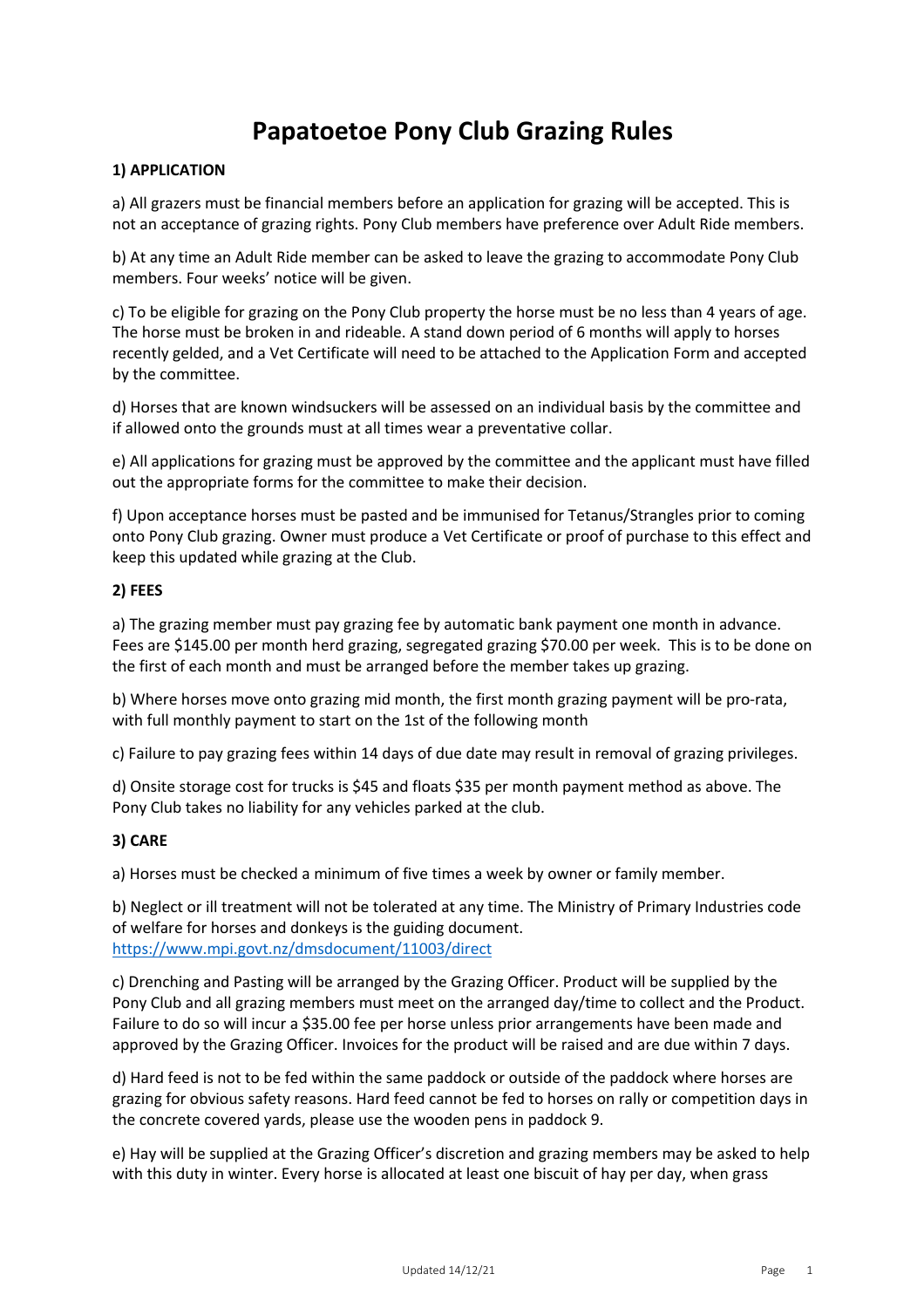supply is low (allocated hay cannot be accrued if not used) but if for dietary reasons your horse needs to be on a hay only diet the grazing member will supply their own or can buy hay from Pony Club at \$10 per bale.

f) Hay is collected each season and every grazing member must allocate at least one person to help with collection for at least 5 hours.

g) In the case of veterinary emergencies, your nominated vet will be called immediately and all fees incurred will be at the grazer's cost.

### **4) Injured/sick horses**

a) A vet certificate/care plan needs to be provided to the club for any injured horses needing to be out of their paddock herd

b) Covered yards are available for \$50 per week. Horses must have a companion adjacent. The weekly cost is for two yards.

i) Covered yards must be mucked out twice a day, horses checked twice daily for hay and water

c) Open pens by the shearing shed are available for injured horses at no extra cost

i) Pens must be mucked out daily, horses checked daily for hay and water

ii) It is not OK to have a gap of 36 hours between checks. IE, one morning, followed by next evening is not acceptable

### **5) PADDOCKS & GROUNDS**

a) Herds graze communally and will be allocated paddocks to rotate through at the herds discretion. Paddock leaders must work with their paddock herd members to graze between their allocated paddocks and tape as required. Grazing Officer is to be notified no less than the day before the move.

b) Herd paddock maintenance like trough cleaning and rabbit holes is done by the herd. Spraying, topping and harrowing is requested through the Grazing Officer to the farm manager.

c) Segregated paddocks need to have all manure removed by the grazer. Maintenance like trough cleaning and rabbit holes is done by the grazer. Spraying, topping and harrowing is requested through the Grazing Officer to the farm manager.

d) It is the responsibility of all grazing members to report any damage caused to fencing, troughs etc. including pens and property. The Pony Club reserves the right to ask the owner of the horse to reimburse or compensate the Pony Club for any damage caused.

e) The Gator may only be driven by people aged 16 or over as per WorkSafe guidelines and following an induction